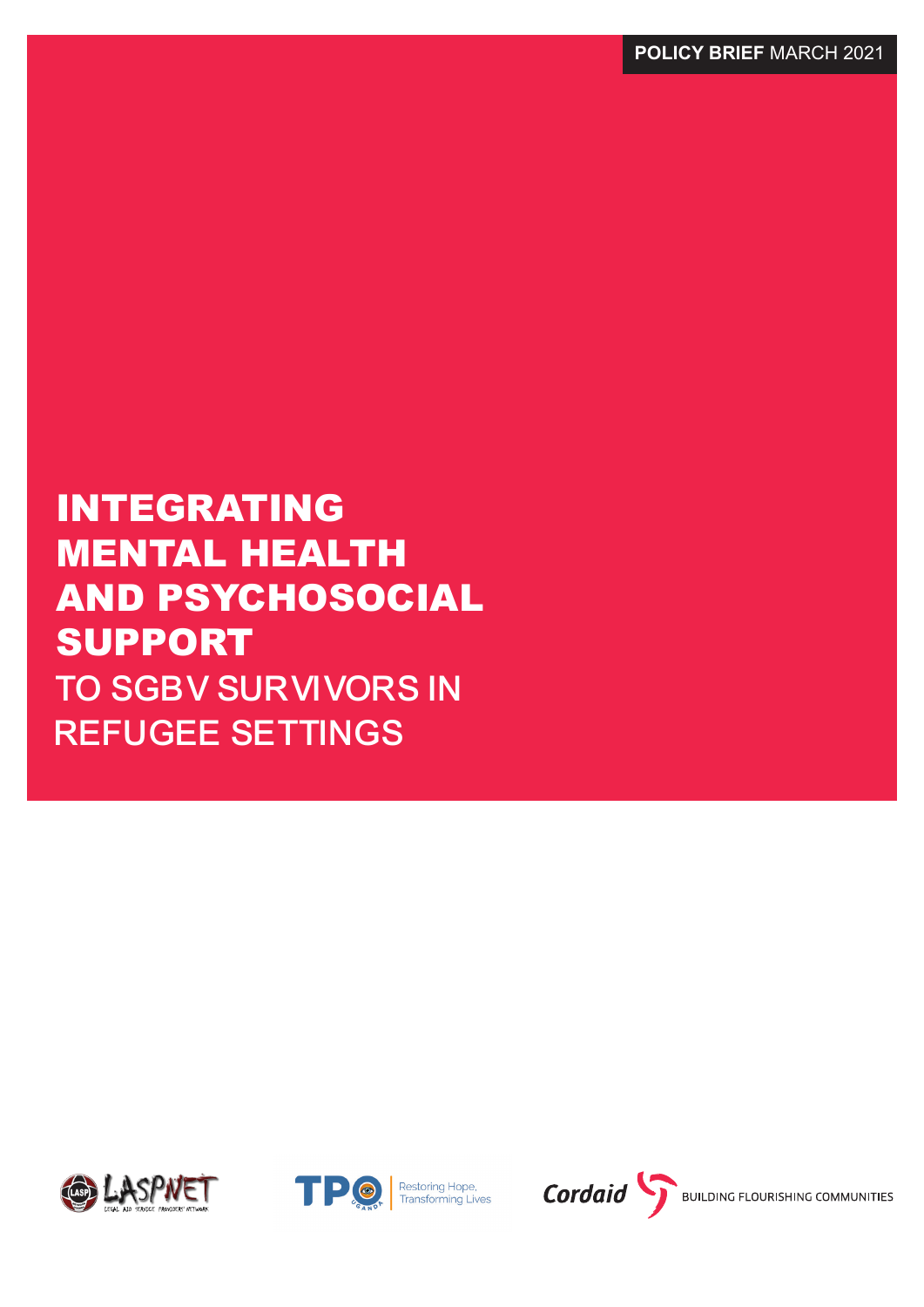Sexual and Gender-based Violence (SGBV) is a global social, and public health concern that inflicts harm on women, girls, men, and boys and severely violates human rights. SGBV remains rampant in Uganda. Refugees have a heightened risk of experiencing SGBV due to the protracted nature of forced displacement.1 Relatedly, SGBV incidents in refugee settlements and host communities are attributed to cultural beliefs and security lapses.<sup>2</sup> Other factors fueling SGBV include the lack of trust among couples, land wrangles, economic pressures, unaddressed trauma, substance abuse, and a general breakdown of society's core functions.

Majority of the SGBV incidents are not reported and as such, go unpunished. Partly this due to the limited awareness of how and where to report the perpetrators. Survivors prefer to use informal justice systems—such as cultural leaders; traditional leaders and the refugee welfare committees (RWCs) instead of formal justice systems including Police and courts of law. This is because the latter structures are perceived as challenged by the language barrier; corruption; lengthy procedural formalities. Ultimately, SGBV has a bearing on survivors and their families' emotional and mental well-being and social and economic aspects.

Against the above background, LASPNET, CORDAID and TPO conducted a study in refugee settlements in West Nile to examine how mental health and psychosocial support (MHPSS) interventions can be mainstreamed in existing services for (S)GBV survivors faced with a humanitarian environment in Uganda. The brief is based on the study report and following a quantitative and qualitative survey in 4 West Nile districts, i.e. Adjumani, Arua, Moyo and Yumbe.

# **Key findings**

Most of the victims who experienced SGBV did so within six months of displacement. Sexual assault and rape (including gang rape and marital rape) are the most frequently cited forms of SGBV experienced (Figure 1). A few of the respondents reported ever experiencing sexual exploitation, including incest and harmful sexual practices, e.g. female genital mutilation. Such crimes affect the emotional wellbeing and mental health of survivors.

## **Figure 1: Types of SGBV faced (%)**



1 Ministry of Gender, Labour and Social Development (2008). National Situational Analysis of Sexual and Gender Based Violence and its Impact on Increased Vulnerability of Women to HIV /AIDs in Uganda. Kampala: MGLSD. 2 Report on Rule of Law, Access to Justice and Security needs in Refugee settlements and host communities in Arua and Isingiro districts (February 2019).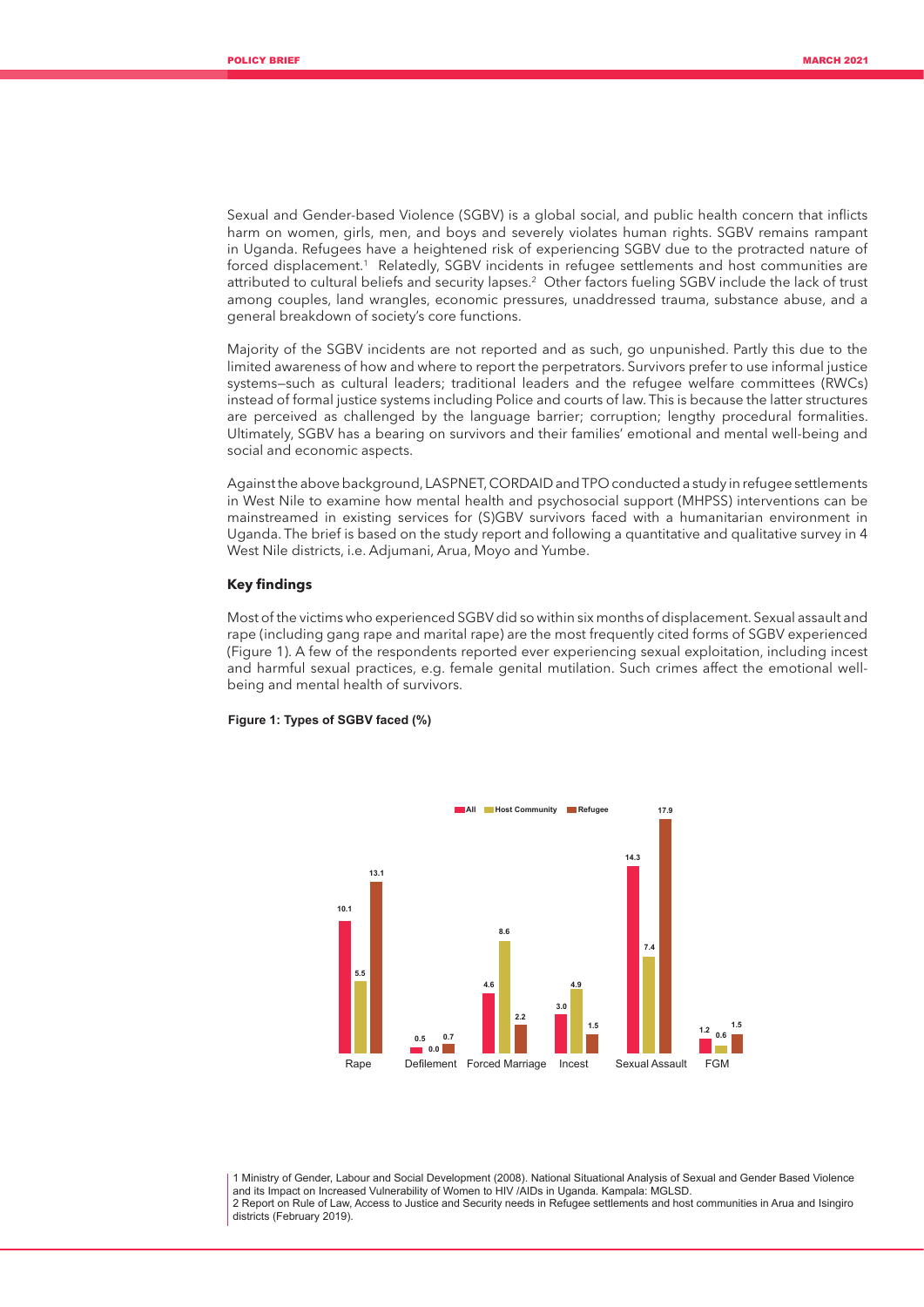The most frequently cited conditions that increase the threat of SGBV are the collection of firewood and visiting recreation centres. Specifically, late-night movement from recreation centres expose women to insecurity incidents. On the other hand, the most frequently cited reason behind SGBV incidents is the refugee environment's minimal economic opportunities. These are compounded by inadequate security during market days—especially during evening markets. Furthermore, refugee settlements are characterised by a limited presence of Police and other security personnel. Excessive consumption of alcohol is also a significant driver of SGBV incidents. Most of the alcohol and substance abuse especially by youth of marijuana, mayirungi and cannabis—occurs at recreation centres.

Inadequate food rations—compared to family sizes of refugee households was also listed as the driver of SGBV. The lack of food and money exposes girls to prostitution as hunger threats can trigger incidents of sexual exploitation. Some of the food rations may also be sold off by spouses, leading to family necessities' mismanagement and precipitating violence.

# **Reporting of SGBV incidents**

There is a preference for informal channels to address SGBV incidents that breeds impunity among perpetrators. Most of the SGBV incidents are not reported to authorities but other informal institutions such as elders and cultural leaders (Figure 2). The limited reporting of SGBV incidents to authorities may be explained by the non-availability of institutions that can enforce sanctions and such institutions' trust. For example, institutions such as legal aid service providers are few and located mainly in urbanised centres. The limited proximity presents a limitation for survivors to use such formal institution. Informal institutions are also frequently cited as the main avenue preventing women from experiencing SGBV. Cultural and religious leaders are used extensively to prevent SGBV.



#### **Figure 2: Institutions one report SGBV concerns in your community and trusted institutions (%)**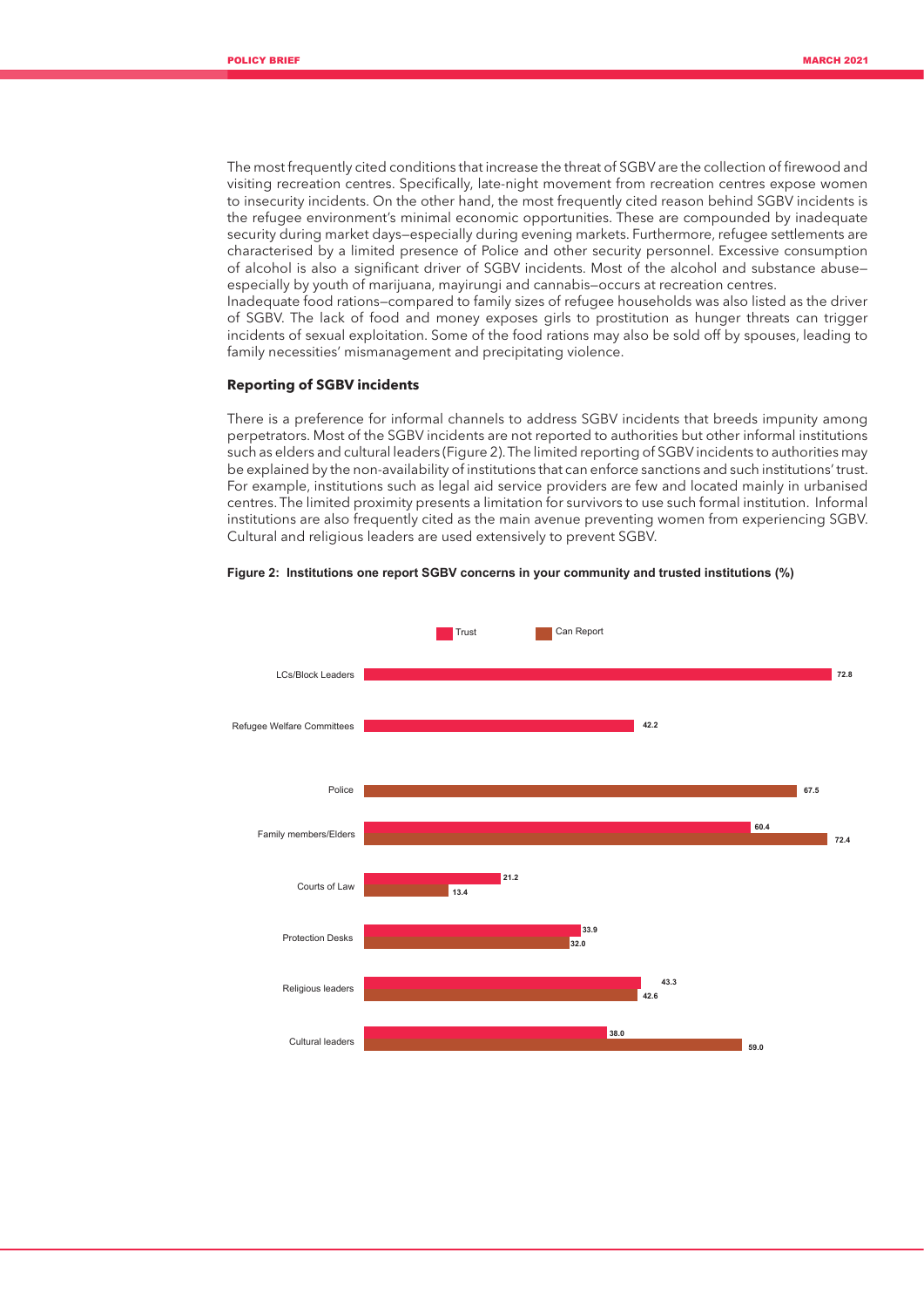# **Safety and security concerns**

Regarding safety and security within settlements, respondents indicated hardly any separate toilets for women and men. Also, most of the toilets have no locks. Furthermore, there is not enough security lighting in the settlement. Indeed, it is mostly in Yumbe district, where 15% of the respondents indicate enough lighting.

Refugees are significantly more likely to live in crowded conditions, i.e., living with individuals there do not know or single mothers living with an unknown person or mothers separated from their children. The leading security concern mentioned by the respondents was going out alone at night (Figure 3). Going out alone is closely followed by collecting firewood. Beyond SGBV hot spots, several respondents mentioned being looked-at inappropriately given the crowded conditions as a significant security threat.

### **Figure 3: Current security concerns**